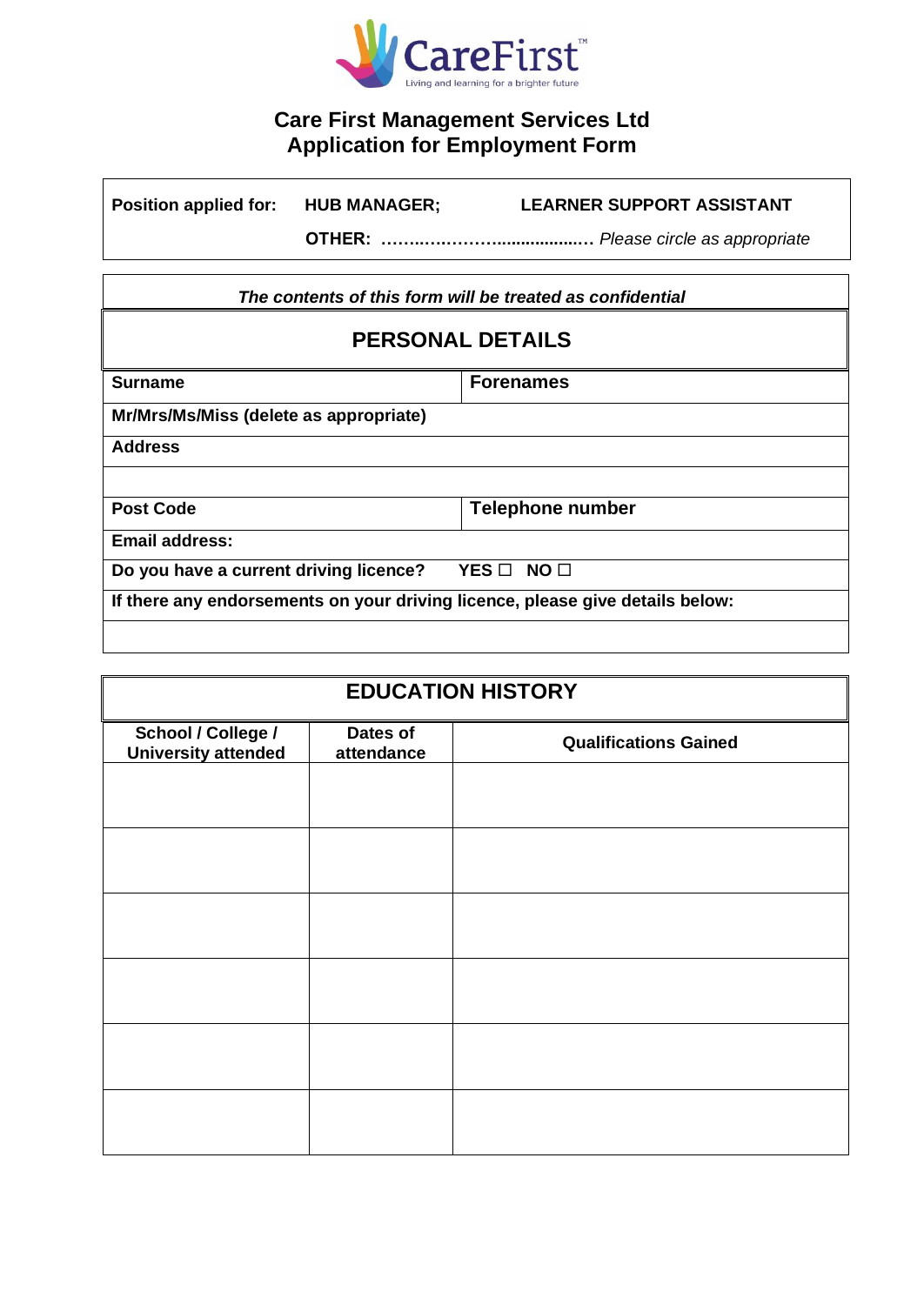| <b>EMPLOYMENT HISTORY</b><br>(Beginning with your most recent employer) |                   |              |               |         |                   |
|-------------------------------------------------------------------------|-------------------|--------------|---------------|---------|-------------------|
| From/                                                                   | Name & address of | Job          | <b>Duties</b> | Rate of | <b>Reason for</b> |
| To                                                                      | <b>Employer</b>   | <b>Title</b> |               | Pay     | Leaving           |
|                                                                         |                   |              |               |         |                   |
|                                                                         |                   |              |               |         |                   |
|                                                                         |                   |              |               |         |                   |
|                                                                         |                   |              |               |         |                   |
|                                                                         |                   |              |               |         |                   |
|                                                                         |                   |              |               |         |                   |
|                                                                         |                   |              |               |         |                   |
|                                                                         |                   |              |               |         |                   |
|                                                                         |                   |              |               |         |                   |
|                                                                         |                   |              |               |         |                   |
|                                                                         |                   |              |               |         |                   |
|                                                                         |                   |              |               |         |                   |
|                                                                         |                   |              |               |         |                   |
|                                                                         |                   |              |               |         |                   |
| Notice period required with current employer:                           |                   |              |               |         |                   |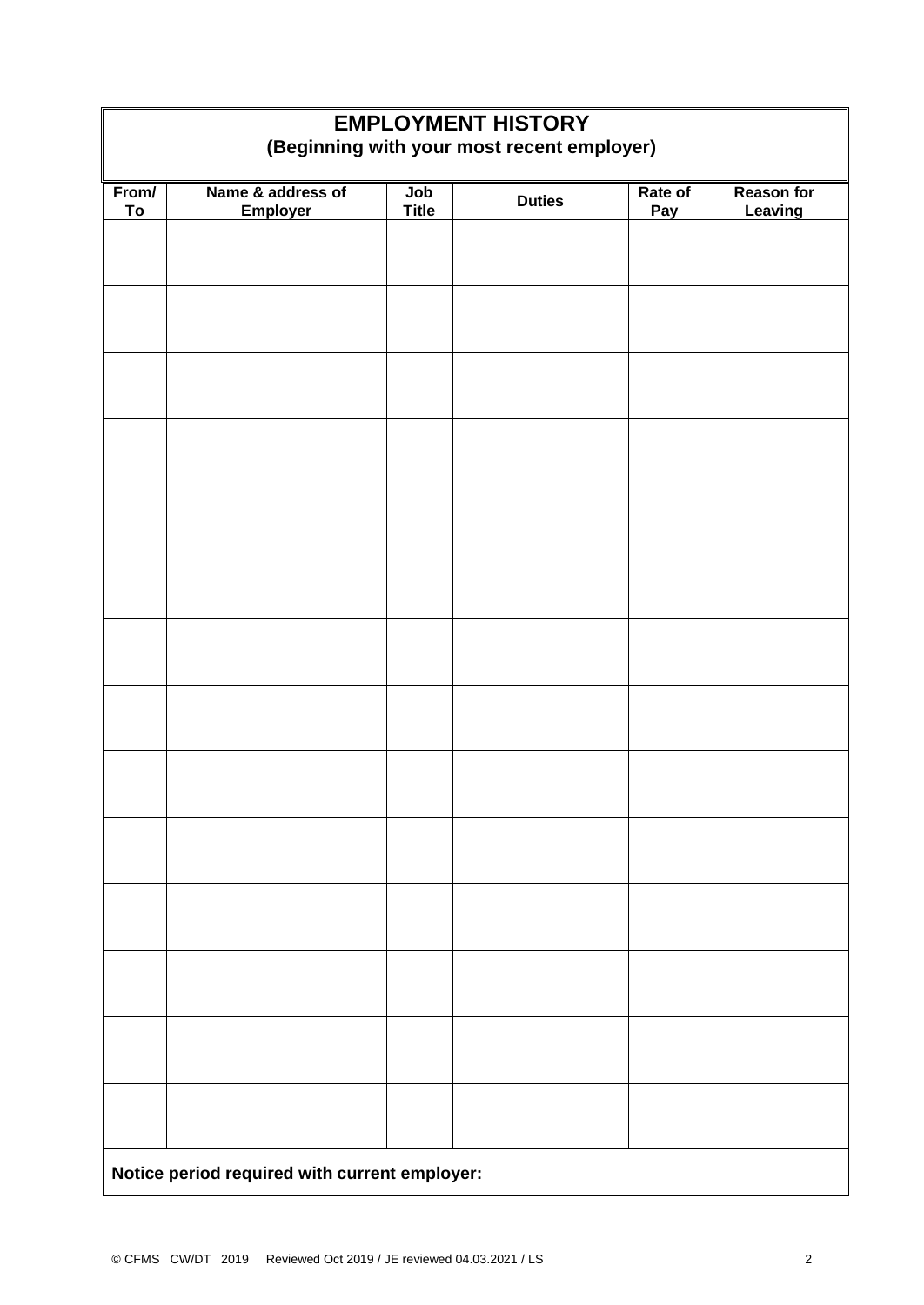### **GENERAL COMMENTS**

Please detail here your reasons for applying for this position, your main achievements to date and the strengths you would bring to this post.

This is the part of the application form where you can bring to our attention any qualities you believe we should be aware of.

Do not feel under any obligation to complete this section if you believe the rest of this form has brought out these qualities in sufficient detail.

If you find there is insufficient space, please continue on a separate sheet.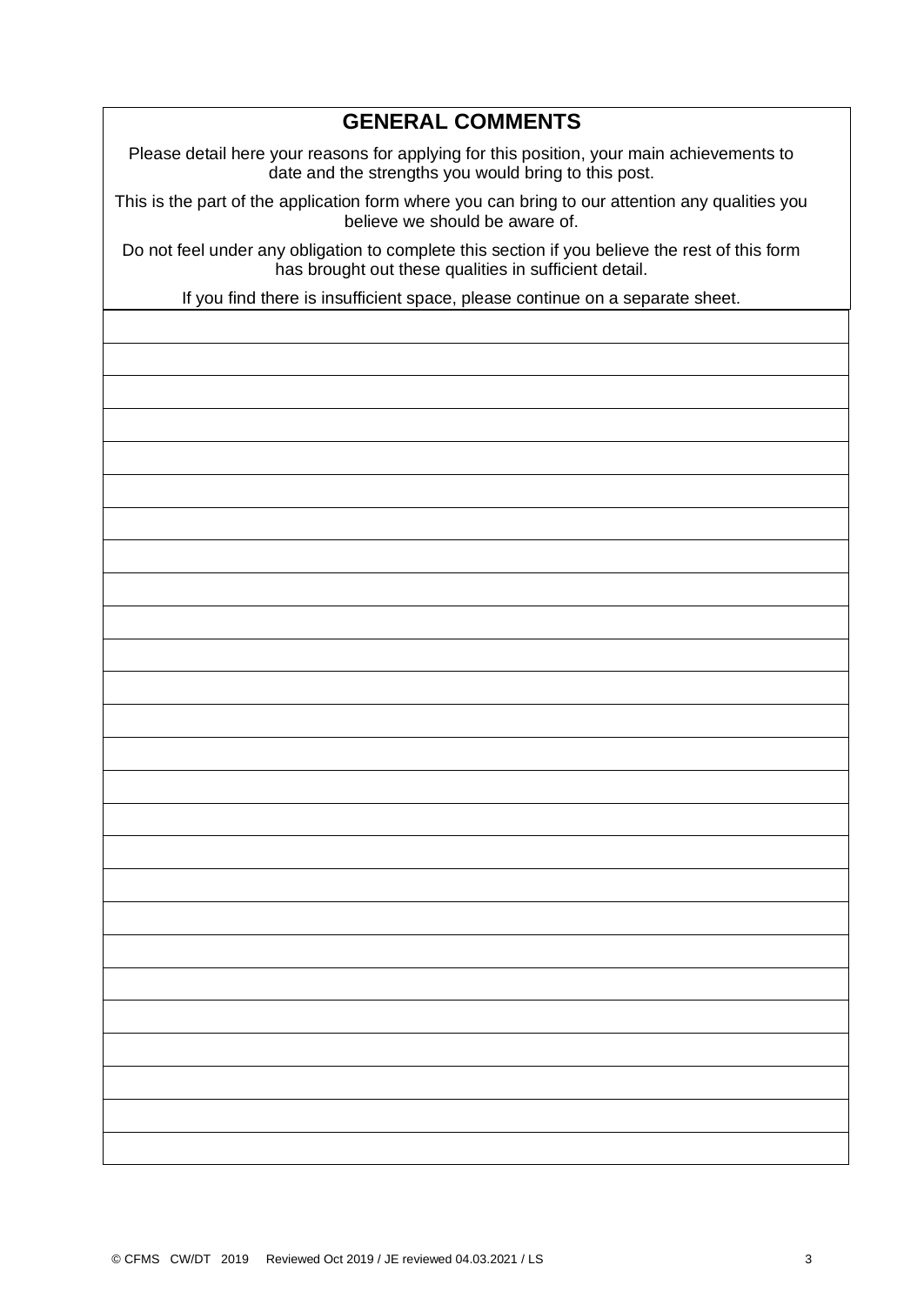| <b>LEISURE</b>                                                                        |  |  |
|---------------------------------------------------------------------------------------|--|--|
| Please give details of your leisure interests, sports and hobbies and other pastimes. |  |  |
|                                                                                       |  |  |
|                                                                                       |  |  |
|                                                                                       |  |  |
|                                                                                       |  |  |
|                                                                                       |  |  |
|                                                                                       |  |  |
|                                                                                       |  |  |
|                                                                                       |  |  |
|                                                                                       |  |  |
|                                                                                       |  |  |
|                                                                                       |  |  |
|                                                                                       |  |  |
|                                                                                       |  |  |
|                                                                                       |  |  |
|                                                                                       |  |  |
|                                                                                       |  |  |

| <b>REFERENCES</b><br>Please give details of two people from whom we may obtain a work experience<br>reference. |                              |  |  |
|----------------------------------------------------------------------------------------------------------------|------------------------------|--|--|
|                                                                                                                | <b>Name and Position:</b>    |  |  |
| 1                                                                                                              | <b>Company Name:</b>         |  |  |
|                                                                                                                | <b>Telephone Number (s):</b> |  |  |
|                                                                                                                | <b>Email Address:</b>        |  |  |
|                                                                                                                | <b>Name and Position:</b>    |  |  |
| $\mathbf 2$                                                                                                    | <b>Company Name:</b>         |  |  |
|                                                                                                                | <b>Telephone Number (s):</b> |  |  |
|                                                                                                                | <b>Email Address:</b>        |  |  |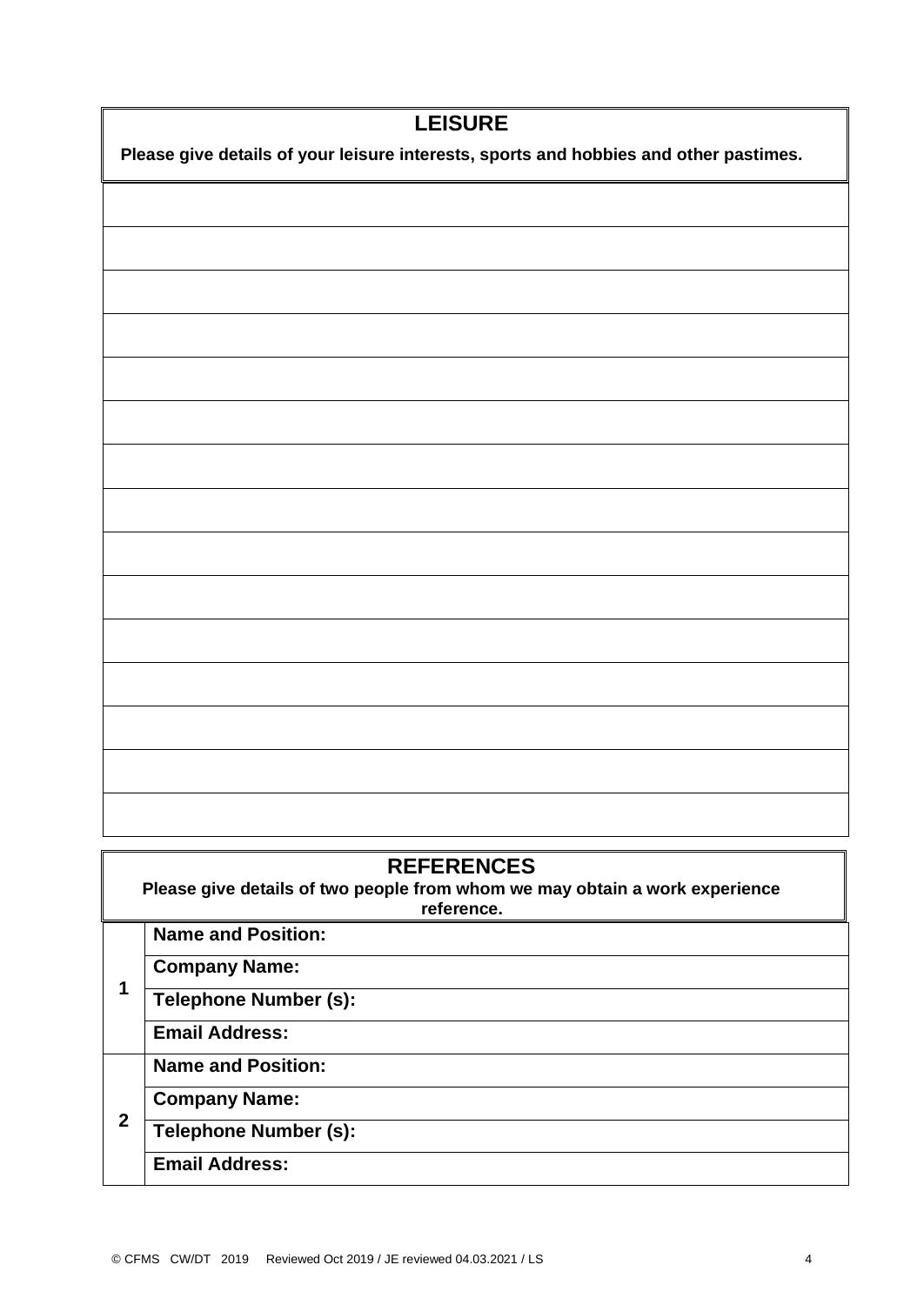## **CRIMINAL RECORD**

**Please give details of any criminal convictions except those spent under the Rehabilitation of Offenders Act 1974.** 

**For the purpose of this post you are required to provide this information.**

# **DISCLOSURE & BARRING SERVICE (DBS) – DISCLOSURE DOCUMENT**

**Any position which requires, as part of normal duties, caring for, training, supervising or being in sole charge of children or vulnerable adults will require a Disclosure & Barring Service (DBS) check to be undertaken and provision of a suitable disclosure document.**

**The Protection of Children Act and the Protection of Vulnerable Adults Act will apply in this case.**

**Please confirm your acceptance of this check by signing below.**

**For the purpose of this post all successful applicants are required to undertake a DBS check. You must, therefore, sign below.**

**Signed: …………………………………………………………………… Date:**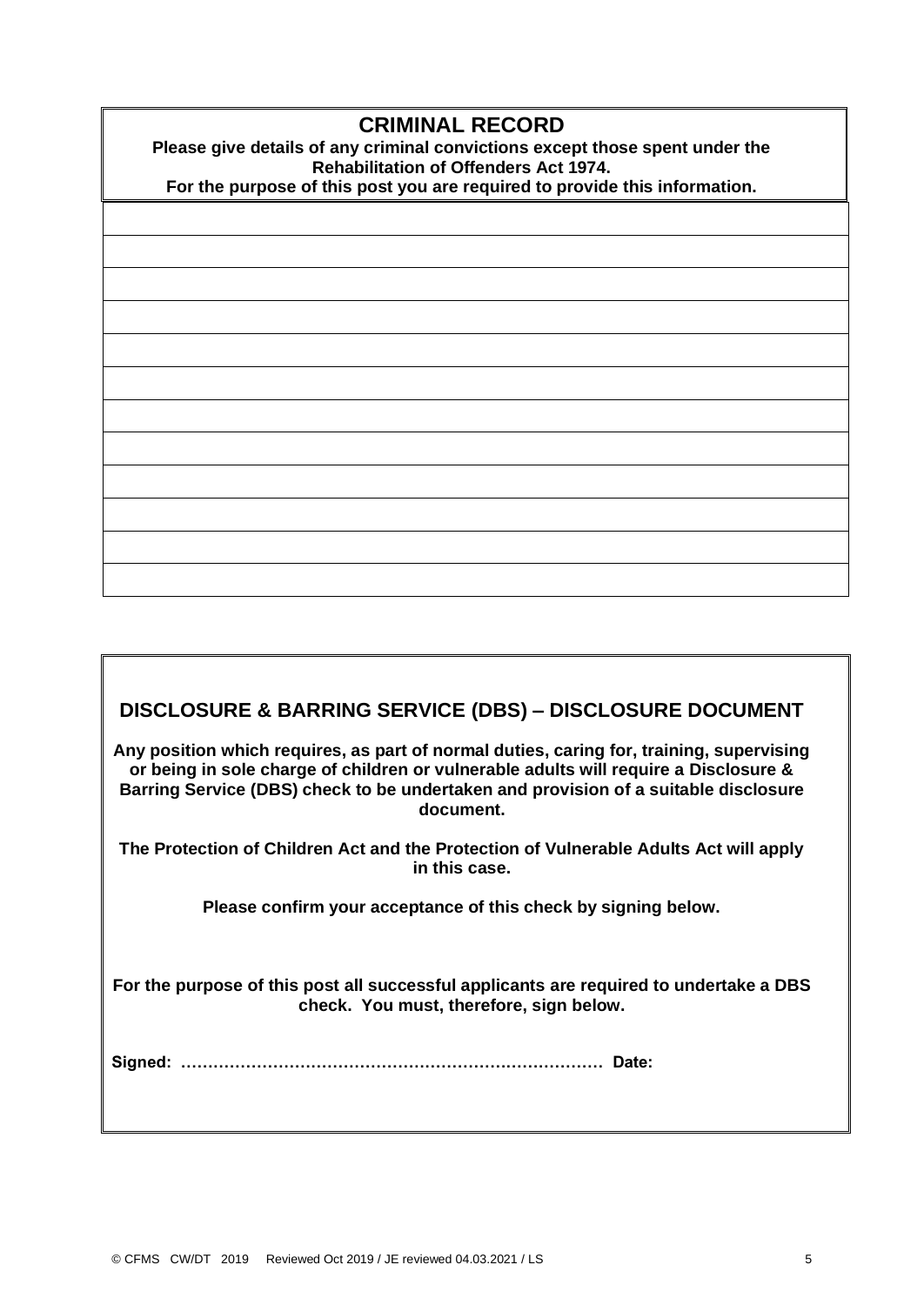| <b>HEALTH DETAILS</b>                                                                                                                                                                                                    |  |            |           |
|--------------------------------------------------------------------------------------------------------------------------------------------------------------------------------------------------------------------------|--|------------|-----------|
| Doctor's<br><b>Name and Address:</b>                                                                                                                                                                                     |  |            |           |
| Please list any diseases,<br>disorders or allergies from<br>which you have suffered or<br>do suffer                                                                                                                      |  |            |           |
| Are you afraid of heights or<br>confined spaces? If so please<br>give details.                                                                                                                                           |  |            |           |
| Please give details of any<br>medication you are currently<br>and/or regularly receiving                                                                                                                                 |  |            |           |
| <b>Please list all absences from</b><br>work in the past 12 months<br>and the reasons for such<br>absences                                                                                                               |  |            |           |
| Do you have any disabilities that might<br>affect your application?                                                                                                                                                      |  | <b>Yes</b> | <b>No</b> |
| If YES, please tell us if:<br>a. There are any reasonable adjustments we can make to assist you in your application<br>b. There are any reasonable adjustments we can make to the job itself to help you carry<br>it out |  |            |           |
|                                                                                                                                                                                                                          |  |            |           |
|                                                                                                                                                                                                                          |  |            |           |
|                                                                                                                                                                                                                          |  |            |           |
|                                                                                                                                                                                                                          |  |            |           |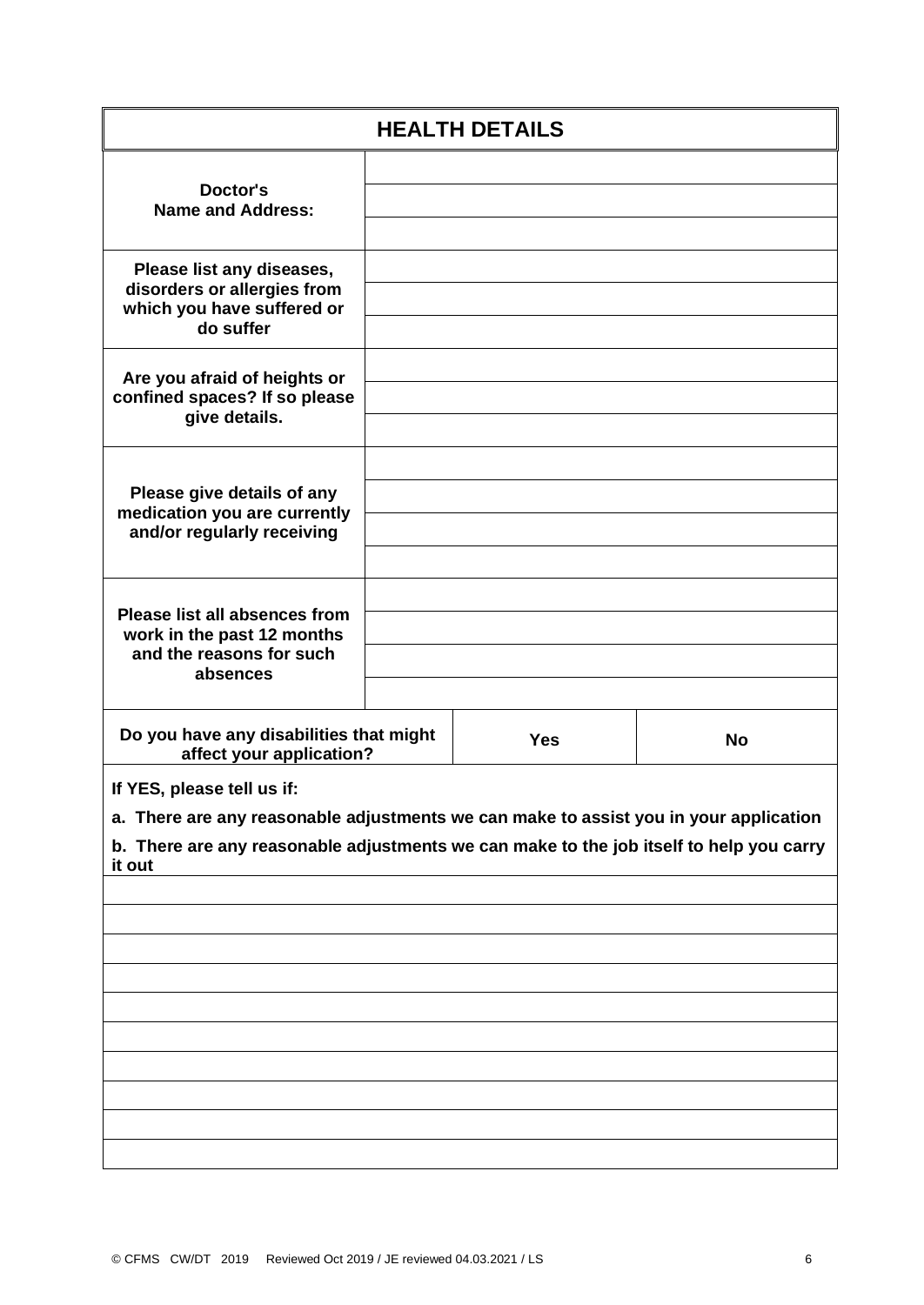#### **PROOF OF ELIGIBILITY**

**Under Section 8 of the Immigration Act we are required to check that all employees are eligible to work within the UK.**

**Please confirm that, if you are offered a position within our organisation, which of the document(s) you would be prepared to supply to us and allow us to check and make a copy.**

#### **You MUST include either: a) One document from List One OR b) Two documents from one of the Combinations in List Two**

*(Place a tick in the appropriate boxes –* **DO NOT SEND DOCUMENTS AT THIS TIME***)*

|           | <b>LIST 1 - ONE DOCUMENT ONLY</b>                                                                                                                                                                                                                                                       | <b>Please</b><br>Tick |
|-----------|-----------------------------------------------------------------------------------------------------------------------------------------------------------------------------------------------------------------------------------------------------------------------------------------|-----------------------|
|           | A British Citizen passport.                                                                                                                                                                                                                                                             |                       |
|           | A passport or national identity card issued by a State which is a party to the<br>EEAA (European Economic Area Agreement) or Switzerland, describing the<br>holder as a national of that State.                                                                                         |                       |
| $\bullet$ | A Home Office issued residence permit to a national from a State which is a<br>party to the EEAA or Switzerland.                                                                                                                                                                        |                       |
|           | A passport or other document endorsed and issued by the Home Office stating<br>that the holder has a current right of residence in the United Kingdom as the<br>family member of a named national of a State party to the EEAA or Switzerland<br>who is resident in the United Kingdom. |                       |
|           | A passport or other travel document endorsed showing the holders entitlement<br>to indefinite stay in the United Kingdom, or no restrictions on the length of stay.                                                                                                                     |                       |
| $\bullet$ | A passport or other travel document endorsed to show that the holder can stay<br>in the United Kingdom; and that this endorsement allows the holder to do type<br>of work you are offering if they do not have a work permit.                                                           |                       |
|           | A Home Office issued Application Registration Card for the asylum seeker<br>stating that the holder is permitted to take employment.                                                                                                                                                    |                       |

#### **OR ALTERNATIVELY**

| <b>LIST 2 - COMBINATION A.</b><br><b>DOCUMENT 1, PLUS ONE FROM THE OTHER SEVEN:</b> |                                                                                                                                                                                                                                     | <b>Please</b><br>Tick |
|-------------------------------------------------------------------------------------|-------------------------------------------------------------------------------------------------------------------------------------------------------------------------------------------------------------------------------------|-----------------------|
| 1.                                                                                  | A document giving the person's permanent National Insurance Number and<br>name. This could be: P45, P60, National Insurance Card, or a letter from a<br><b>PLUS</b><br><b>Government Agency.</b>                                    |                       |
| 2.                                                                                  | A full Birth Certificate issued in the United Kingdom, which must include the names of<br>the holder's parents.                                                                                                                     |                       |
| 3.                                                                                  | A Channel Islands, Isle of Man or Ireland issued Birth Certificate.                                                                                                                                                                 |                       |
| 4.                                                                                  | A Registration or Naturalisation Certificate confirming the holder is a British Citizen.                                                                                                                                            |                       |
| 5.                                                                                  | A Home Office issued letter to the holder confirming that the named person is entitled<br>to indefinite stay in the United Kingdom or has no time restriction on their stay.                                                        |                       |
| 6.                                                                                  | A Home Office issued Immigration Status Document to the holder, which is endorsed<br>confirming the named person is entitled to indefinite stay in the United Kingdom, or<br>has no time restriction on their stay.                 |                       |
| 7.                                                                                  | A Home Office issued letter to the holder confirming that the named person is entitled<br>to stay in the United Kingdom, and this allows them to undertake the type of work you<br>are offering.                                    |                       |
| 8.                                                                                  | A Home Office issued Immigration Status Document to the holder, which is endorsed<br>confirming the named person is entitled to stay in the United Kingdom, and this allows<br>them to undertake the type of work you are offering. |                       |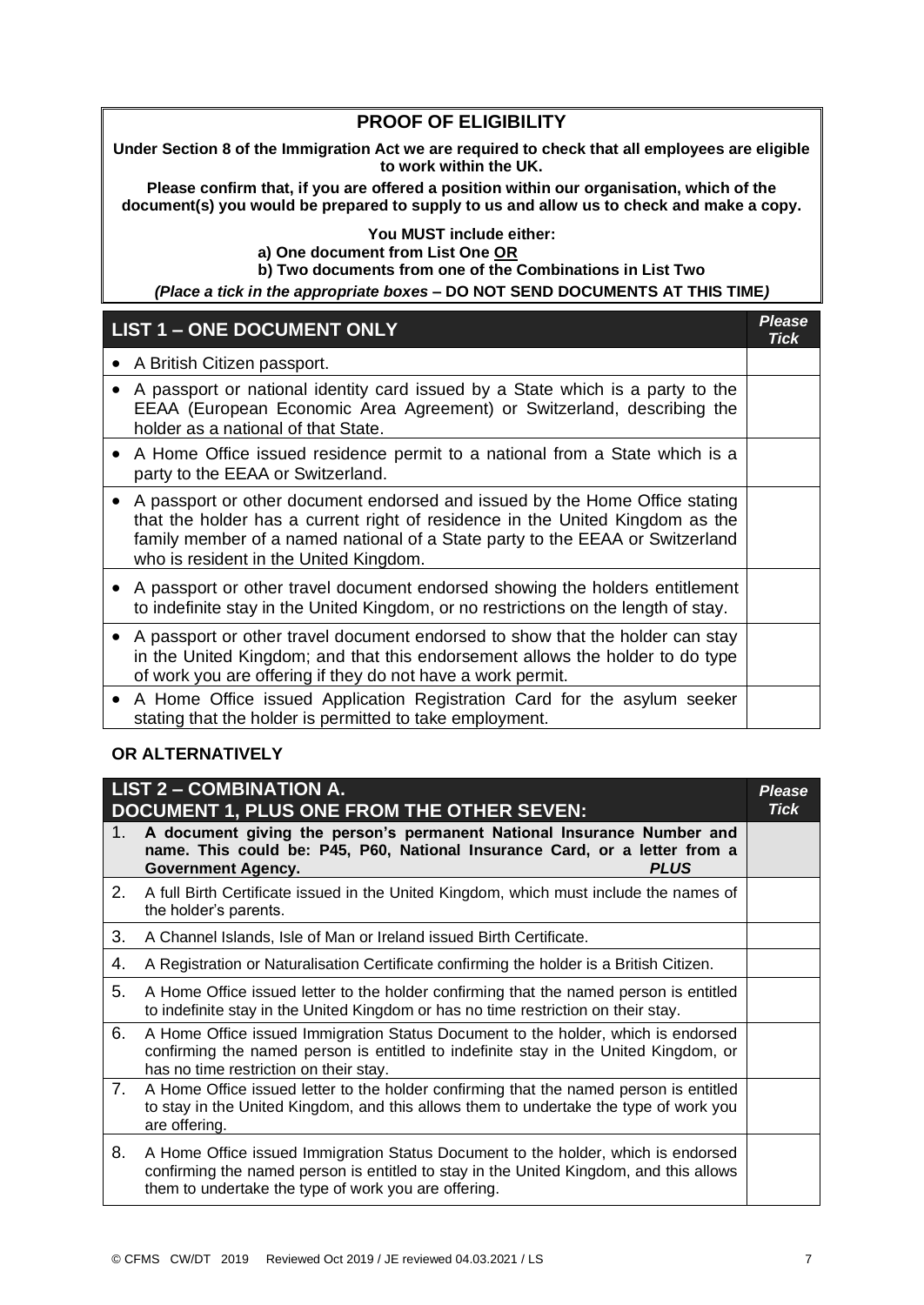### *PROOF OF ELIGIBILITY (continued)*

#### **OR ALTERNATIVELY**

| LIST 2 - COMBINATION B.<br>DOCUMENT 1, PLUS ONE FROM THE OTHER TWO |                                                                                                                                                                              | <b>Please</b><br><b>Tick</b> |
|--------------------------------------------------------------------|------------------------------------------------------------------------------------------------------------------------------------------------------------------------------|------------------------------|
| l 1.                                                               | Work Permit or other approval to take employment issued by Work Permits UK                                                                                                   |                              |
| 2.                                                                 | Passport or other travel document endorsed, showing the holders entitlement to stay<br>in the United Kingdom and can take the work permit employment in question.            |                              |
| З.                                                                 | A Home Office issued letter to the holder confirming that the named person is entitled<br>to stay in the United Kingdom and can take the work permit employment in question. |                              |

| <b>DECLARATION</b><br>(Please read this carefully before signing the application)                                                                                                                                                                                                                        |  |  |
|----------------------------------------------------------------------------------------------------------------------------------------------------------------------------------------------------------------------------------------------------------------------------------------------------------|--|--|
| Any offer of appointment may be withdrawn if you knowingly withhold<br>information or provide false or misleading information.<br>IF YOUR APPLICATION IS SUCCESSFUL, YOUR EMPLOYMENT MAY BE<br><b>TERMINATED SHOULD ANY SUBSEQUENT INFORMATION COME TO LIGHT</b><br><b>ONCE YOU HAVE BEEN APPOINTED.</b> |  |  |
| I authorise you to contact my doctor for further details<br>and confirmation of my state of health                                                                                                                                                                                                       |  |  |
| I agree to undergo a medical examination if you require this                                                                                                                                                                                                                                             |  |  |
| I authorise you to contact the above two stated referees                                                                                                                                                                                                                                                 |  |  |
| Dated:<br>Signed:                                                                                                                                                                                                                                                                                        |  |  |

**Please return completed forms to:**

*Debbie Tipper, PA to the Directors Tel: 0121 308 6555 Care First Management Services Limited Unit 3, Great Barr Business Park, Baltimore Road Great Barr, Birmingham, B42 1DY*

*Email: [debbietipper@carefirstltd.co.uk](mailto:debbietipper@carefirstltd.co.uk)*